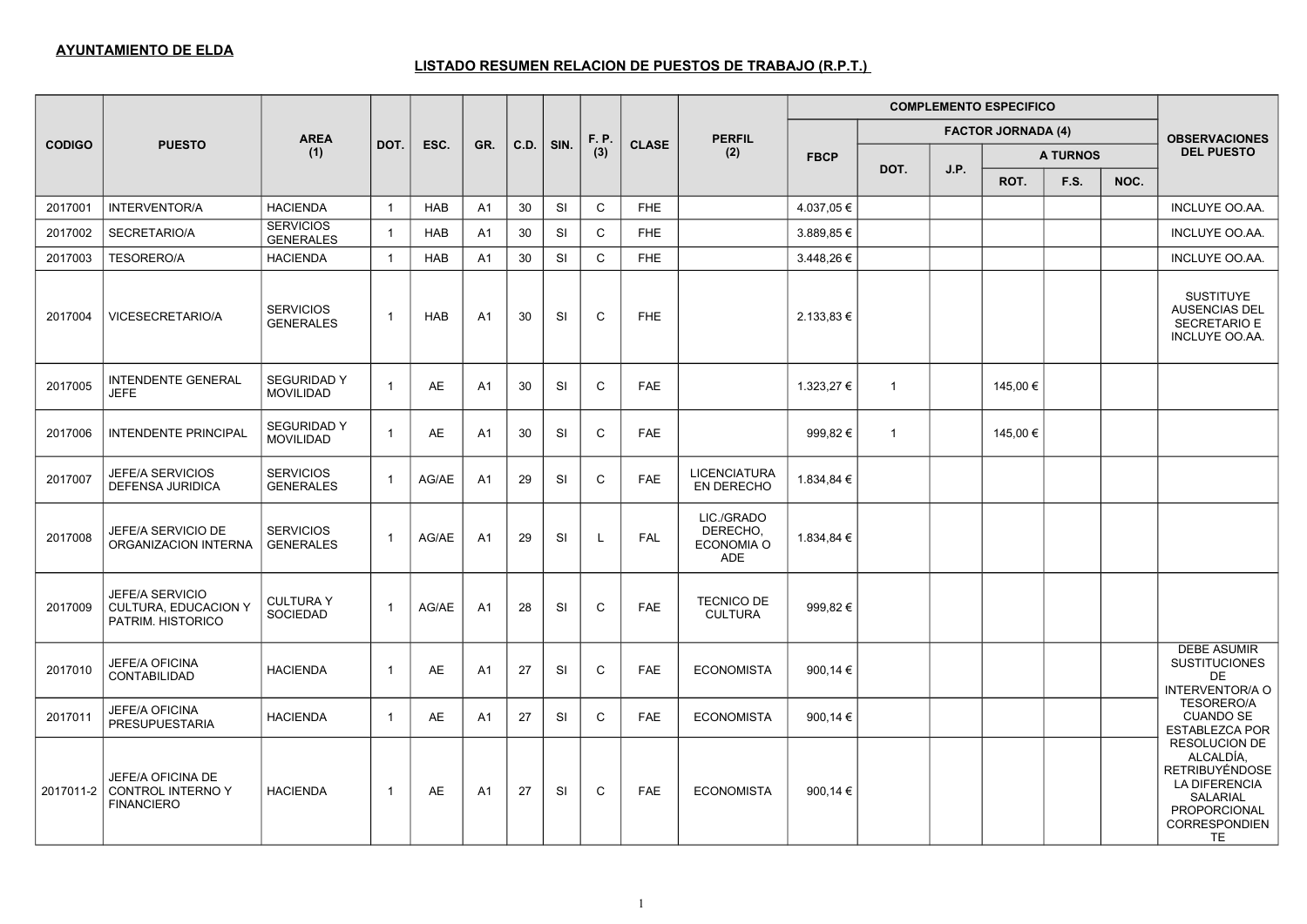|               |                                                                           |                                                                          |                |       |                |      |           |              |              |                                                                   |             |      |      | <b>COMPLEMENTO ESPECIFICO</b> |                 |      |                      |
|---------------|---------------------------------------------------------------------------|--------------------------------------------------------------------------|----------------|-------|----------------|------|-----------|--------------|--------------|-------------------------------------------------------------------|-------------|------|------|-------------------------------|-----------------|------|----------------------|
| <b>CODIGO</b> | <b>PUESTO</b>                                                             | <b>AREA</b>                                                              | DOT.           | ESC.  | GR.            | C.D. | SIN.      | F. P.        | <b>CLASE</b> | <b>PERFIL</b>                                                     |             |      |      | <b>FACTOR JORNADA (4)</b>     |                 |      | <b>OBSERVACIONES</b> |
|               |                                                                           | (1)                                                                      |                |       |                |      |           | (3)          |              | (2)                                                               | <b>FBCP</b> | DOT. | J.P. |                               | <b>A TURNOS</b> |      | <b>DEL PUESTO</b>    |
|               |                                                                           |                                                                          |                |       |                |      |           |              |              |                                                                   |             |      |      | ROT.                          | F.S.            | NOC. |                      |
| 2017012       | JEFE/A SECCION<br><b>TECNICA SERVICIOS</b><br><b>PUBLICOS AMBIENTALES</b> | <b>MANTENIMIENTO</b><br>Y SERVICIOS                                      | $\overline{1}$ | AG/AE | A <sub>1</sub> | 26   | <b>SI</b> | $\mathsf{C}$ | <b>FAE</b>   | <b>INGENIERO</b><br><b>SUPERIOR</b><br><b>AGRONOMO</b>            | 800,46€     |      |      |                               |                 |      |                      |
| 2017013       | JEFE/A SECCION ADVA.<br>DE GESTION Y RENOV.<br>URB. SOST.                 | <b>ORDENACION</b><br><b>DEL TERRITORIO</b><br>Y MEDIO<br><b>AMBIENTE</b> | $\overline{1}$ | AG/AE | A <sub>1</sub> | 26   | SI        | $\mathsf C$  | <b>FAE</b>   | LIC./GRADO EN<br><b>DERECHO</b>                                   | 800,46€     |      |      |                               |                 |      |                      |
| 2017014       | JEFE/A SECCION<br><b>BIBLIOTECAS Y ARCHIVO</b><br><b>HISTORICO</b>        | <b>CULTURAY</b><br><b>SOCIEDAD</b>                                       | $\overline{1}$ | AE    | A <sub>1</sub> | 26   | <b>SI</b> | C            | <b>FAE</b>   |                                                                   | 800,46€     |      |      |                               |                 |      |                      |
| 2017015       | JEFE/A SECCION<br>COMERCIO Y CONSUMO                                      | <b>DESARROLLO</b><br><b>ECONOMICO</b><br>LOCAL                           | $\overline{1}$ | AE    | A1             | 26   | SI        | C            | <b>FAE</b>   | <b>TECNICO</b><br><b>ASESOR</b><br>COMERCIAL                      | 800,46€     |      |      |                               |                 |      |                      |
| 2017016       | JEFE/A SECCION<br><b>CONTRATACION</b>                                     | <b>SERVICIOS</b><br><b>GENERALES</b>                                     | $\overline{1}$ | AG    | A <sub>1</sub> | 26   | SI        | $\mathsf C$  | <b>FAE</b>   | LIC./GRADO EN<br>DERECHO,<br>ECONOMIA O<br><b>ADE</b>             | 800,46€     |      |      |                               |                 |      |                      |
| 2017017       | JEFE/A SECCION<br>PATRIMONIO HISTÓRICO                                    | <b>CULTURAY</b><br><b>SOCIEDAD</b>                                       | $\overline{1}$ | AE    | A <sub>1</sub> | 26   | <b>SI</b> | C            | <b>FAE</b>   | LDO. HISTORIA                                                     | 800,46 €    |      |      |                               |                 |      |                      |
| 2017018       | JEFE/A SECCION<br>SALUBRIDAD PUBLICA                                      | <b>MANTENIMIENTO</b><br>Y SERVICIOS                                      | $\overline{1}$ | AE    | A <sub>1</sub> | 26   | <b>SI</b> | C            | <b>FAE</b>   | <b>BROMATOLGO/A</b>                                               | 800,46 €    |      |      |                               |                 |      |                      |
| 2017019       | ARQUEOLOGO/A-<br><b>DIRECTOR MUSEO</b>                                    | <b>CULTURAY</b><br><b>SOCIEDAD</b>                                       | $\overline{1}$ | AE    | A <sub>1</sub> | 26   | SI        | $\mathsf C$  | <b>FAE</b>   | <b>ARQUEOLOGO</b>                                                 | 800,46€     |      |      |                               |                 |      |                      |
| 2017020       | ASESOR/A JURIDICO                                                         | <b>SERVICIOS</b><br><b>GENERALES</b>                                     | $\overline{1}$ | AE    | A1             | 26   | <b>NO</b> | C            | <b>FAE</b>   | <b>LICENCIATURA</b><br>EN DERECHO                                 | 800,46 €    |      |      |                               |                 |      |                      |
| 2017021-1     | <b>TECNICO DE GESTION Y</b><br><b>DIRECCION</b>                           | <b>MANTENIMIENTO</b><br>Y SERVICIOS                                      | $\overline{1}$ | AG/AE | A <sub>1</sub> | 24   | <b>NO</b> | C            | <b>FAE</b>   | LIC./GRADO<br>DERECHO.<br>ECONOMIA, ADE,<br>GAP, POLITICAS        | 749,23€     |      |      |                               |                 |      |                      |
| 2017021-2     | <b>TECNICO DE</b><br><b>ADMINISTRACION</b><br><b>GENERAL</b>              | <b>HACIENDA</b>                                                          | $\overline{1}$ | AG    | A <sub>1</sub> | 24   | <b>NO</b> | C            | <b>FAE</b>   | LIC./GRADO<br>DERECHO,<br>ECONOMIA, ADE,<br><b>GAP, POLITICAS</b> | 749,23 €    |      |      |                               |                 |      |                      |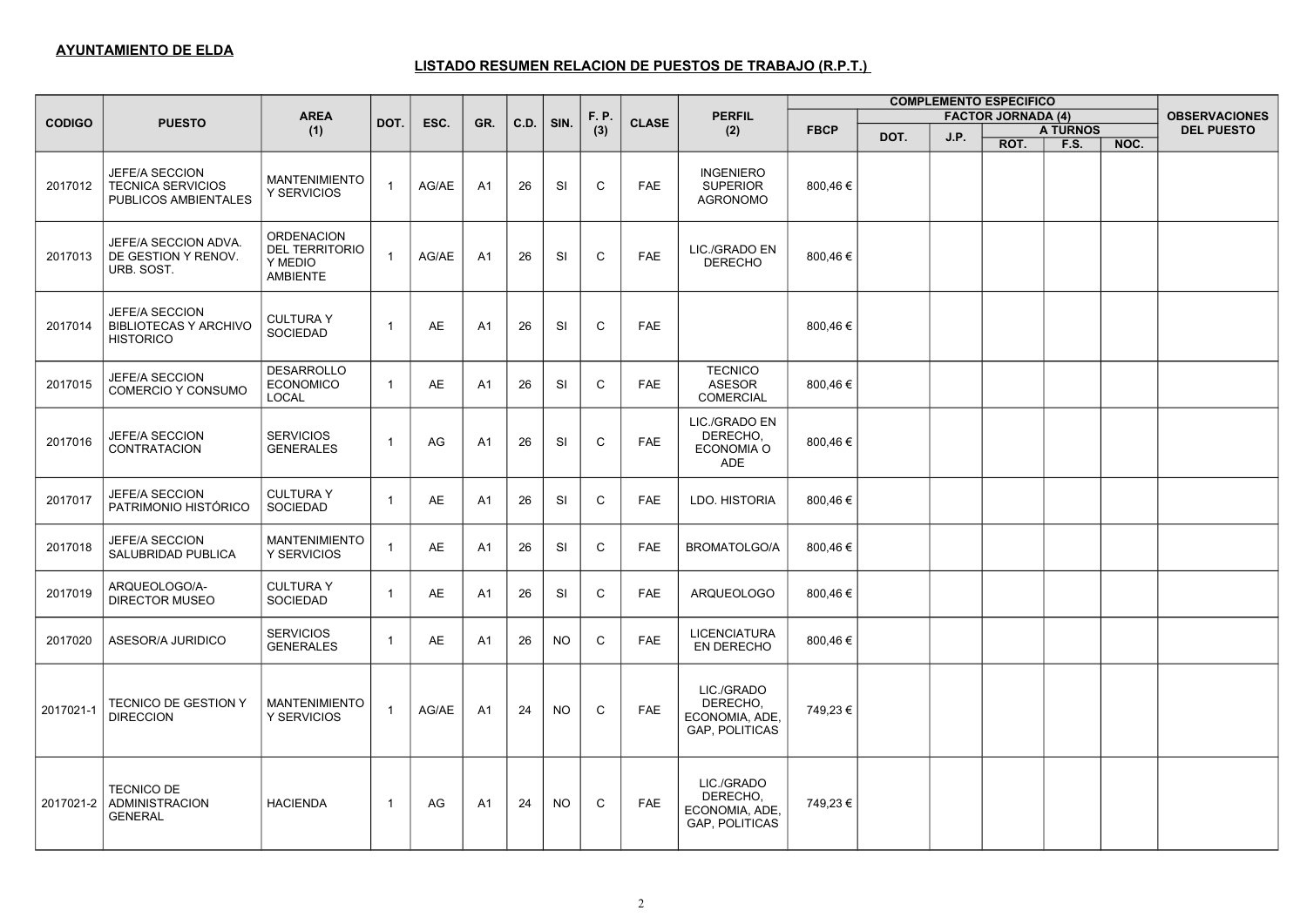| <b>COMPLEMENTO ESPECIFICO</b> |                                                                    |                                                                          |                |           |                |      |           |              |              |                                                                          |             |                |      |                           |                 |      |                      |
|-------------------------------|--------------------------------------------------------------------|--------------------------------------------------------------------------|----------------|-----------|----------------|------|-----------|--------------|--------------|--------------------------------------------------------------------------|-------------|----------------|------|---------------------------|-----------------|------|----------------------|
| <b>CODIGO</b>                 | <b>PUESTO</b>                                                      | <b>AREA</b>                                                              | DOT.           | ESC.      | GR.            | C.D. | SIN.      | F. P.        | <b>CLASE</b> | <b>PERFIL</b>                                                            |             |                |      | <b>FACTOR JORNADA (4)</b> |                 |      | <b>OBSERVACIONES</b> |
|                               |                                                                    | (1)                                                                      |                |           |                |      |           | (3)          |              | (2)                                                                      | <b>FBCP</b> | DOT.           | J.P. |                           | <b>A TURNOS</b> |      | <b>DEL PUESTO</b>    |
|                               |                                                                    |                                                                          |                |           |                |      |           |              |              |                                                                          |             |                |      | ROT.                      | <b>F.S.</b>     | NOC. |                      |
| 2017022                       | ARQUITECTO/A O<br><b>INGENIERO/A SUPERIOR</b>                      | SEGUN<br><b>NECESIDADES</b>                                              | 2              | AE        | A <sub>1</sub> | 24   | <b>NO</b> | $\mathtt{C}$ | <b>FAE</b>   |                                                                          | 749,23 €    |                |      |                           |                 |      |                      |
| 2017023                       | <b>INTENDENTE</b>                                                  | <b>SEGURIDAD Y</b><br><b>MOVILIDAD</b>                                   | $\overline{1}$ | AE        | A2             | 26   | SI        | $\mathsf C$  | <b>FAE</b>   |                                                                          | 900,79€     | $\overline{1}$ |      | 145,00 €                  |                 |      |                      |
| 2017024                       | JEFE/A SECCION MEDIO<br><b>AMBIENTE</b>                            | <b>ORDENACION</b><br><b>DEL TERRITORIO</b><br>Y MEDIO<br><b>AMBIENTE</b> | $\overline{1}$ | AE        | A2             | 24   | NO.       | C            | <b>FAE</b>   | <b>TECNICO MEDIO</b><br><b>AMBIENTE</b>                                  | 729,92€     |                |      |                           |                 |      |                      |
| 2017025                       | JEFE/A SECCION<br>ADMINISTRACION<br><b>ELECTRONICA</b>             | <b>SERVICIOS</b><br><b>GENERALES</b>                                     | $\overline{1}$ | AG/AE     | A <sub>2</sub> | 24   | <b>SI</b> | $\mathsf{C}$ | <b>FAE</b>   |                                                                          | 729,92€     |                |      |                           |                 |      |                      |
| 2017026                       | JEFE/A SECCION<br><b>GESTION NOMINAS Y S.S.</b>                    | <b>SERVICIOS</b><br><b>GENERALES</b>                                     | $\overline{1}$ | AE        | A2             | 24   | SI        | $\mathsf C$  | FAE          | <b>GRADUADO</b><br>SOCIAL O<br><b>EQUIVALENTE</b>                        | 729,92€     |                |      |                           |                 |      |                      |
| 2017027                       | JEFE/A SECCION<br>PREVENCION RR.LL. E<br><b>IGUALDAD</b>           | <b>SERVICIOS</b><br><b>GENERALES</b>                                     | $\overline{1}$ | AE        | A2             | 24   | SI        | $\mathsf C$  | <b>FAE</b>   | <b>TECNICO EN</b><br>PREVENCION DE<br><b>RRLL</b>                        | 729,92€     |                |      |                           |                 |      |                      |
| 2017028                       | JEFE/A SECCION<br><b>TECNICA DE</b><br><b>INFRAESTRUCTURAS</b>     | <b>MANTENIMIENTO</b><br>Y SERVICIOS                                      | $\overline{1}$ | <b>AE</b> | A <sub>2</sub> | 24   | <b>SI</b> | $\mathsf{C}$ | <b>FAE</b>   | ARQUITECTO/A<br><b>TÉCNICO O</b><br><b>INGENIERO/A</b><br><b>TÉCNICO</b> | 729,92€     |                |      |                           |                 |      |                      |
| 2017029                       | JEFE/A SECCION<br><b>TECNICA DE</b><br>RENOVACION URBANA<br>SOST.  | <b>ORDENACION</b><br><b>DEL TERRITORIO</b><br>Y MEDIO<br><b>AMBIENTE</b> | $\overline{1}$ | AE        | A2             | 24   | SI        | $\mathsf C$  | FAE          | ARQUITECTO/A<br><b>TÉCNICO O</b><br>INGENIERO/A<br><b>TÉCNICO</b>        | 729,92€     |                |      |                           |                 |      |                      |
| 2017030                       | <b>TECNICO MEDIO</b><br><b>MANTENIMIENTO Y</b><br><b>SERVICIOS</b> | <b>MANTENIMIENTO</b><br>Y SERVICIOS                                      | $\overline{1}$ | AE        | A2             | 24   | <b>NO</b> | $\mathsf{C}$ | <b>FAE</b>   | ARQUITECTO/A<br><b>TÉCNICO O</b><br><b>INGENIERO/A</b><br><b>TÉCNICO</b> | 729,92€     |                |      |                           |                 |      |                      |
| 2017031                       | ARQUITECTO/A TECNICO<br>O INGENIERO/A TECNICO                      | <b>SEGUN</b><br><b>NECESIDADES</b>                                       | 3              | AE        | A2             | 23   | <b>NO</b> | C            | <b>FAE</b>   |                                                                          | 551,78€     |                |      |                           |                 |      |                      |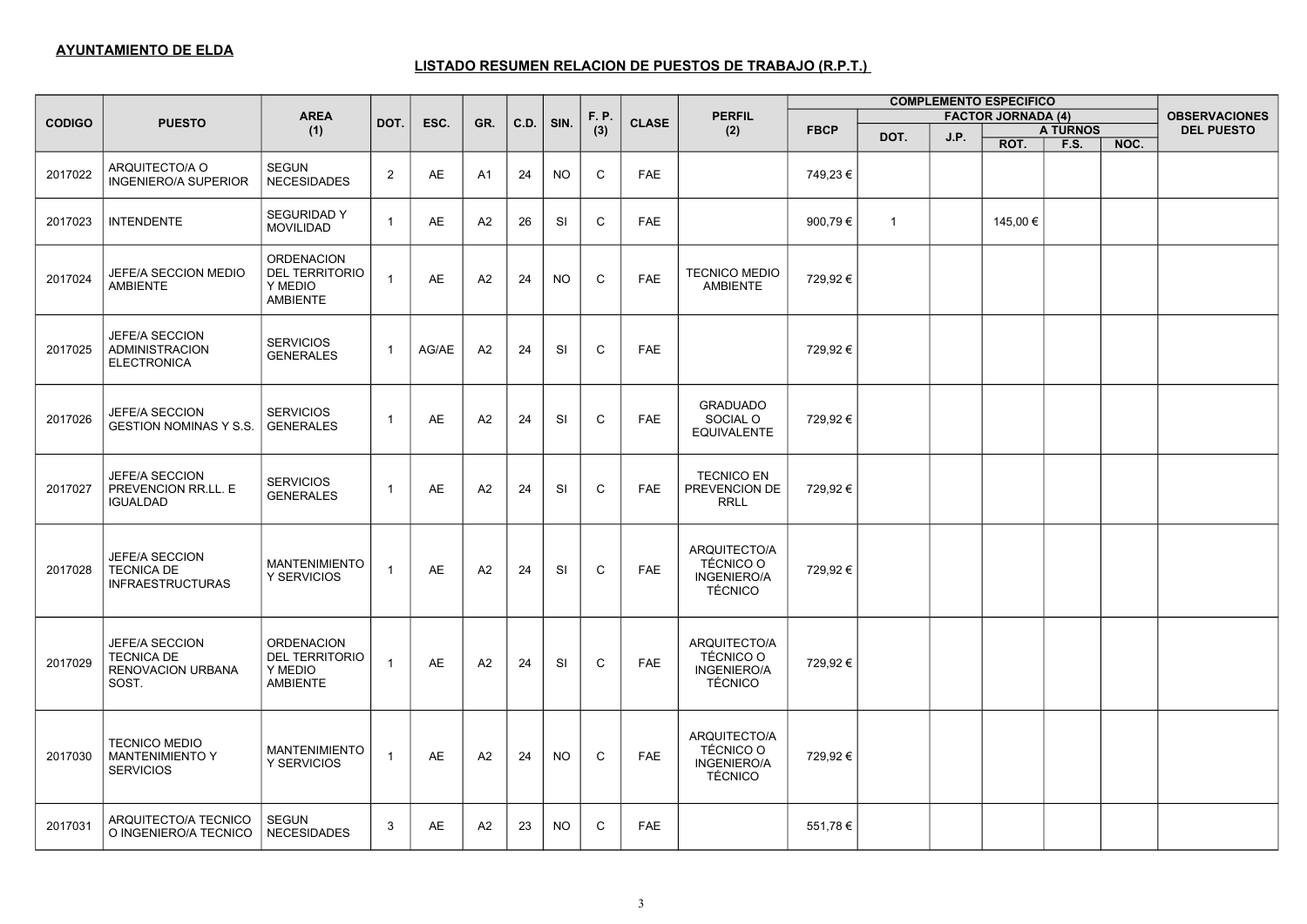| <b>COMPLEMENTO ESPECIFICO</b> |                                                                            |                                                                          |                         |       |                |      |           |              |              |                                    |             |                |      |                           |                 |        |                                 |
|-------------------------------|----------------------------------------------------------------------------|--------------------------------------------------------------------------|-------------------------|-------|----------------|------|-----------|--------------|--------------|------------------------------------|-------------|----------------|------|---------------------------|-----------------|--------|---------------------------------|
| <b>CODIGO</b>                 | <b>PUESTO</b>                                                              | <b>AREA</b>                                                              | DOT.                    | ESC.  | GR.            | C.D. | SIN.      | F. P.        | <b>CLASE</b> | <b>PERFIL</b>                      |             |                |      | <b>FACTOR JORNADA (4)</b> |                 |        | <b>OBSERVACIONES</b>            |
|                               |                                                                            | (1)                                                                      |                         |       |                |      |           | (3)          |              | (2)                                | <b>FBCP</b> | DOT.           | J.P. |                           | <b>A TURNOS</b> |        | <b>DEL PUESTO</b>               |
|                               |                                                                            |                                                                          |                         |       |                |      |           |              |              |                                    |             |                |      | ROT.                      | F.S.            | NOC.   |                                 |
| 2017032                       | <b>TECNICO MEDIO</b><br><b>BIBLIOTECAS</b>                                 | <b>CULTURA Y</b><br><b>SOCIEDAD</b>                                      | $\overline{1}$          | AE    | A2             | 23   | <b>NO</b> | C            | <b>FAE</b>   |                                    | 551,78€     |                |      |                           |                 |        |                                 |
| 2017033                       | <b>TECNICO MEDIO</b><br><b>TURISMO</b>                                     | <b>CULTURAY</b><br><b>SOCIEDAD</b>                                       | $\overline{1}$          | AE    | A2             | 23   | <b>NO</b> | $\mathsf{C}$ | <b>FAE</b>   |                                    | 551,78€     |                |      |                           |                 |        |                                 |
| 2017034                       | INSPECTOR/A P.L.                                                           | <b>SEGURIDAD Y</b><br><b>MOVILIDAD</b>                                   | 3                       | AE    | A2             | 22   | NO.       | $\mathsf{C}$ | <b>FAE</b>   |                                    | 677,90 €    | 3(5x2)         |      | 145,00 €                  |                 |        |                                 |
|                               |                                                                            | <b>SEGURIDAD Y</b>                                                       | 11                      | AE    | B/C1           | 20   | <b>NO</b> | C            | <b>FAE</b>   | <b>TÉCNICO</b>                     |             | 3(5x2)         |      | 145,00 €                  |                 |        | <b>CAMBIO DE</b><br>GRUPO SEGÚN |
| 2017035                       | OFICIAL P.L.                                                               | <b>MOVILIDAD</b>                                                         |                         |       |                |      |           |              |              | <b>SUPERIOR</b>                    | 655,93€     | 8(8x6)<br>MTN) |      | 90,00 €                   | 130,00 €        | 68,50€ | LEY 17/2017 G.V.                |
| 2017036                       | JEFE/A NEGOCIADO<br><b>DEPORTES</b>                                        | <b>CULTURAY</b><br><b>SOCIEDAD</b>                                       | $\overline{1}$          | AG    | C <sub>1</sub> | 20   | <b>SI</b> | $\mathsf{C}$ | <b>FAE</b>   | <b>ADMNISTRATIVO</b>               | 587.62€     |                |      |                           |                 |        |                                 |
| 2017037                       | JEFE/A NEGOCIADO<br><b>APERTURAS</b>                                       | <b>ORDENACION</b><br><b>DEL TERRITORIO</b><br>Y MEDIO<br><b>AMBIENTE</b> | $\overline{1}$          | AG    | C <sub>1</sub> | 20   | <b>SI</b> | C            | <b>FAE</b>   | <b>ADMNISTRATIVO</b>               | 587,62€     |                |      |                           |                 |        |                                 |
| 2017038                       | JEFE/A NEGOCIADO<br>ADVO. AREA DE<br><b>CULTURA Y SOCIEDAD</b>             | <b>CULTURAY</b><br><b>SOCIEDAD</b>                                       | $\overline{1}$          | AG    | C <sub>1</sub> | 20   | <b>SI</b> | C            | <b>FAE</b>   | <b>ADMNISTRATIVO</b>               | 587,62€     |                |      |                           |                 |        |                                 |
| 2017039                       | <b>JEFE/A NEGOCIADO</b><br><b>COMPRASY</b><br><b>SUMINISTROS</b>           | <b>MANTENIMIENTO</b><br>Y SERVICIOS                                      | $\overline{1}$          | AG/AE | C <sub>1</sub> | 20   | <b>SI</b> | C            | <b>FAE</b>   | <b>ENCARGADO</b><br><b>ALMACEN</b> | 587,62€     |                |      |                           |                 |        |                                 |
| 2017040                       | JEFE/A NEGOCIADO<br><b>CONTRATACION</b>                                    | <b>SERVICIOS</b><br><b>GENERALES</b>                                     | $\overline{1}$          | AG    | C <sub>1</sub> | 20   | <b>SI</b> | C            | <b>FAE</b>   | <b>ADMNISTRATIVO</b>               | 587,62€     |                |      |                           |                 |        |                                 |
| 2017041                       | JEFE/A NEGOCIADO<br><b>GASTOS</b>                                          | <b>HACIENDA</b>                                                          | $\overline{1}$          | AG    | C <sub>1</sub> | 20   | SI        | $\mathsf C$  | <b>FAE</b>   | <b>ADMNISTRATIVO</b>               | 587,62€     |                |      |                           |                 |        |                                 |
| 2017042                       | <b>JEFE/A NEGOCIADO</b><br><b>GESTION FINANCIERA Y</b><br><b>TESORERIA</b> | <b>HACIENDA</b>                                                          | $\overline{1}$          | AG    | C <sub>1</sub> | 20   | <b>SI</b> | C            | <b>FAE</b>   | <b>ADMNISTRATIVO</b>               | 587,62€     |                |      |                           |                 |        |                                 |
| 2017043                       | <b>JEFE/A NEGOCIADO</b><br><b>OBRAS</b>                                    | <b>ORDENACION</b><br><b>DEL TERRITORIO</b><br>Y MEDIO<br>AMBIENTE        | $\overline{1}$          | AG    | C <sub>1</sub> | 20   | SI        | C            | <b>FAE</b>   | <b>ADMNISTRATIVO</b>               | 587,62€     |                |      |                           |                 |        |                                 |
| 2017044                       | JEFE/A NEGOCIADO<br>PADRON HABITANTES                                      | <b>SERVICIOS</b><br><b>GENERALES</b>                                     | $\overline{\mathbf{1}}$ | AG    | C <sub>1</sub> | 20   | SI        | C            | <b>FAE</b>   | <b>ADMNISTRATIVO</b>               | 587,62€     |                |      |                           |                 |        |                                 |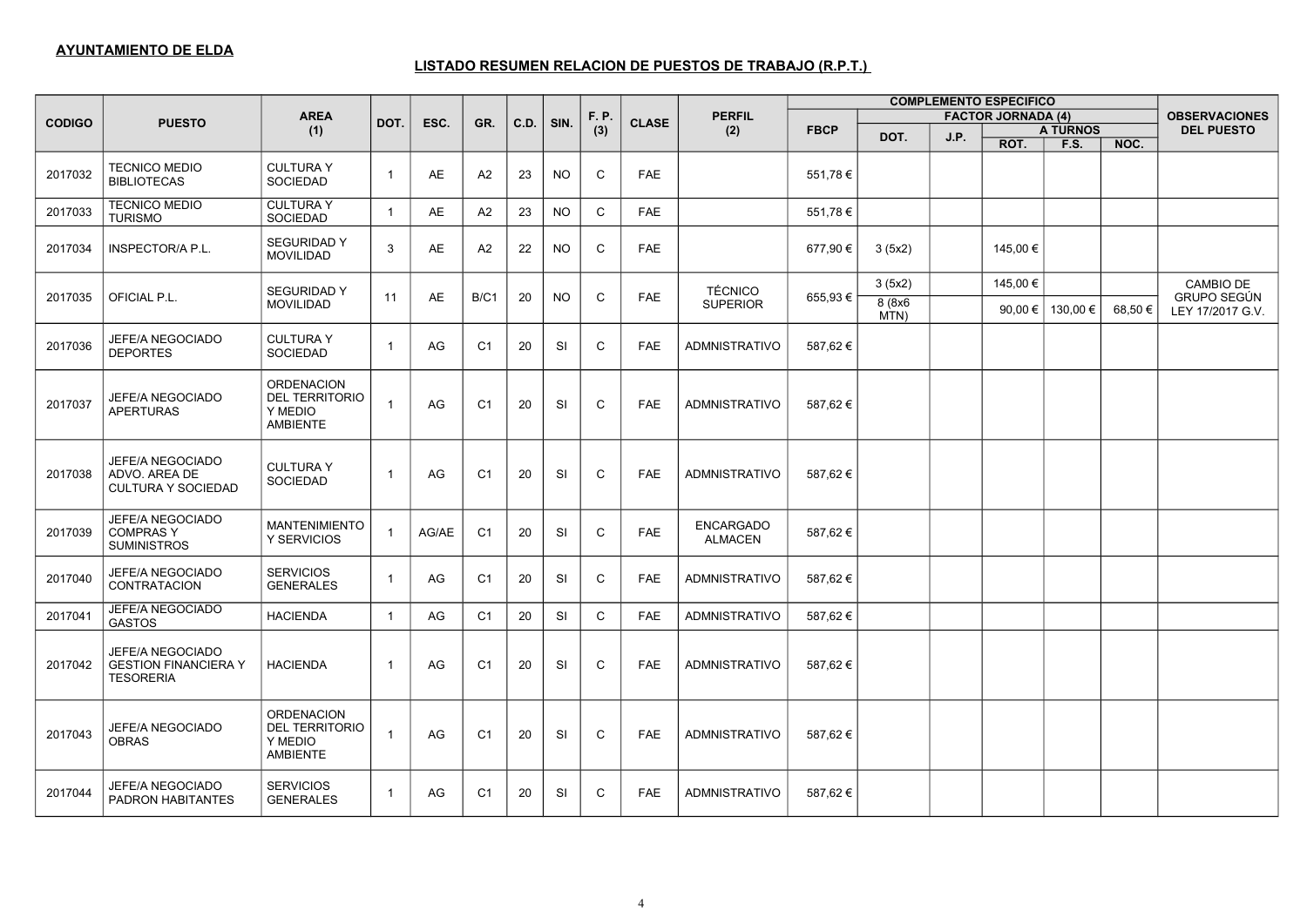|               |                                                                                     |                                                                          |                |       |                |      |           |              |              |                                                       |             |      |      | <b>COMPLEMENTO ESPECIFICO</b> |                 |      |                                |
|---------------|-------------------------------------------------------------------------------------|--------------------------------------------------------------------------|----------------|-------|----------------|------|-----------|--------------|--------------|-------------------------------------------------------|-------------|------|------|-------------------------------|-----------------|------|--------------------------------|
| <b>CODIGO</b> | <b>PUESTO</b>                                                                       | <b>AREA</b>                                                              | DOT.           | ESC.  | GR.            | C.D. | SIN.      | F. P.        | <b>CLASE</b> | <b>PERFIL</b>                                         |             |      |      | <b>FACTOR JORNADA (4)</b>     |                 |      | <b>OBSERVACIONES</b>           |
|               |                                                                                     | (1)                                                                      |                |       |                |      |           | (3)          |              | (2)                                                   | <b>FBCP</b> | DOT. | J.P. |                               | <b>A TURNOS</b> |      | <b>DEL PUESTO</b>              |
|               |                                                                                     |                                                                          |                |       |                |      |           |              |              |                                                       |             |      |      | ROT.                          | F.S.            | NOC. |                                |
| 2017045       | JEFE/A NEGOCIADO<br><b>PATRIMONIO</b>                                               | <b>SERVICIOS</b><br><b>GENERALES</b>                                     | $\mathbf{1}$   | AG    | C1             | 20   | <b>SI</b> | C            | <b>FAE</b>   | <b>ADMNISTRATIVO</b>                                  | 587,62€     |      |      |                               |                 |      |                                |
| 2017046       | JEFE/A NEGOCIADO<br><b>RECLAMACIONES Y</b><br><b>RESPONSABILIDAD</b><br>PATRIMONIAL | <b>SERVICIOS</b><br><b>GENERALES</b>                                     | $\overline{1}$ | AG    | C <sub>1</sub> | 20   | SI        | C            | <b>FAE</b>   | <b>ADMNISTRATIVO</b>                                  | 587,62€     |      |      |                               |                 |      |                                |
| 2017047       | JEFE/A NEGOCIADO<br><b>SECRETARIA</b>                                               | <b>SERVICIOS</b><br><b>GENERALES</b>                                     | $\overline{1}$ | AG    | C <sub>1</sub> | 20   | <b>SI</b> | $\mathsf C$  | <b>FAE</b>   | <b>ADMNISTRATIVO</b>                                  | 587,62€     |      |      |                               |                 |      |                                |
| 2017048       | <b>JEFE/A NEGOCIADO</b><br><b>TRAFICO Y SANCIONES</b>                               | <b>SEGURIDAD Y</b><br><b>MOVILIDAD</b>                                   | $\overline{1}$ | AG    | C <sub>1</sub> | 20   | SI        | C            | <b>FAE</b>   | <b>ADMNISTRATIVO</b>                                  | 587,62€     |      |      |                               |                 |      |                                |
| 2017049       | JEFE/A NEGOCIADO<br><b>URBANISMO</b>                                                | <b>ORDENACION</b><br><b>DEL TERRITORIO</b><br>Y MEDIO<br><b>AMBIENTE</b> | $\overline{1}$ | AG    | C <sub>1</sub> | 20   | <b>SI</b> | C            | <b>FAE</b>   | <b>ADMNISTRATIVO</b>                                  | 587,62€     |      |      |                               |                 |      |                                |
| 2017050       | COORDINADOR/A<br><b>ACTIVIDADES</b><br><b>ESCENICAS Y</b><br><b>CULTURALES</b>      | <b>CULTURA Y</b><br><b>SOCIEDAD</b>                                      | $\overline{1}$ | AE    | C <sub>1</sub> | 20   | <b>SI</b> | C            | <b>FAE</b>   | <b>EXPERIENCIA</b><br>PROGRAMACION<br><b>CULTURAL</b> | 587,62€     |      |      |                               |                 |      |                                |
| 2017051       | COORDINADOR/A<br><b>JUVENIL</b>                                                     | <b>CULTURA Y</b><br><b>SOCIEDAD</b>                                      | $\overline{1}$ | AG/AE | C1/A2          | 20   | <b>SI</b> | $\mathsf{C}$ | <b>FAE</b>   | <b>EDUCADOR</b><br><b>SOCIAL</b>                      | 587,62€     |      |      |                               |                 |      |                                |
| 2017052       | JEFE/A NEGOCIADO<br><b>RENTAS</b>                                                   | <b>HACIENDA</b>                                                          | $\overline{1}$ | AG    | C <sub>1</sub> | 20   | <b>SI</b> | $\mathsf{C}$ | <b>FAE</b>   |                                                       | 587,62€     |      |      |                               |                 |      | A SUPRIMIR<br>PREVIA PROM.INT. |
| 2017053       | JEFE/A NEGOCIADO<br><b>PERSONAL</b>                                                 | <b>SERVICIOS</b><br><b>GENERALES</b>                                     | $\overline{1}$ | AG    | C <sub>1</sub> | 20   | <b>SI</b> | C            | <b>FAE</b>   |                                                       | 587,62€     |      |      |                               |                 |      | A SUPRIMIR<br>PREVIA PROM.INT. |
| 2017054       | JEFE/A NEGOCIADO<br>C.P.D.                                                          | <b>SERVICIOS</b><br><b>GENERALES</b>                                     | $\overline{1}$ | AE    | C <sub>1</sub> | 20   | <b>SI</b> | C            | <b>FAE</b>   |                                                       | 587,62€     |      |      |                               |                 |      | A SUPRIMIR<br>PREVIA PROM.INT. |
| 2017055       | ENCARGADO/A<br>SERVICIOS UNED                                                       | <b>CULTURAY</b><br>SOCIEDAD                                              | $\overline{1}$ | AE    | C1             | 18   | <b>NO</b> | C            | <b>FAE</b>   |                                                       | 406,66€     |      |      |                               |                 |      |                                |
| 2017056       | ADMINISTRATIVO/A A.G.                                                               | <b>SEGUN</b><br><b>NECESIDADES</b>                                       | 12             | AG    | C <sub>1</sub> | 18   | <b>NO</b> | $\mathsf C$  | <b>FAE</b>   |                                                       | 406,66€     |      |      |                               |                 |      |                                |
| 2017057       | <b>ANIMADOR SOCIO</b><br><b>CULTURAL</b>                                            | <b>CULTURAY</b><br>SOCIEDAD                                              | 2              | AE    | C1/B           | 18   | <b>NO</b> | $\mathsf{C}$ | <b>FAE</b>   |                                                       | 406,66 €    |      |      |                               |                 |      |                                |
| 2017058       | <b>DELINEANTE</b>                                                                   | <b>SEGUN</b><br>NECESIDADES                                              | $\overline{2}$ | AE    | C1/B           | 18   | <b>NO</b> | C            | <b>FAE</b>   |                                                       | 406,66€     |      |      |                               |                 |      |                                |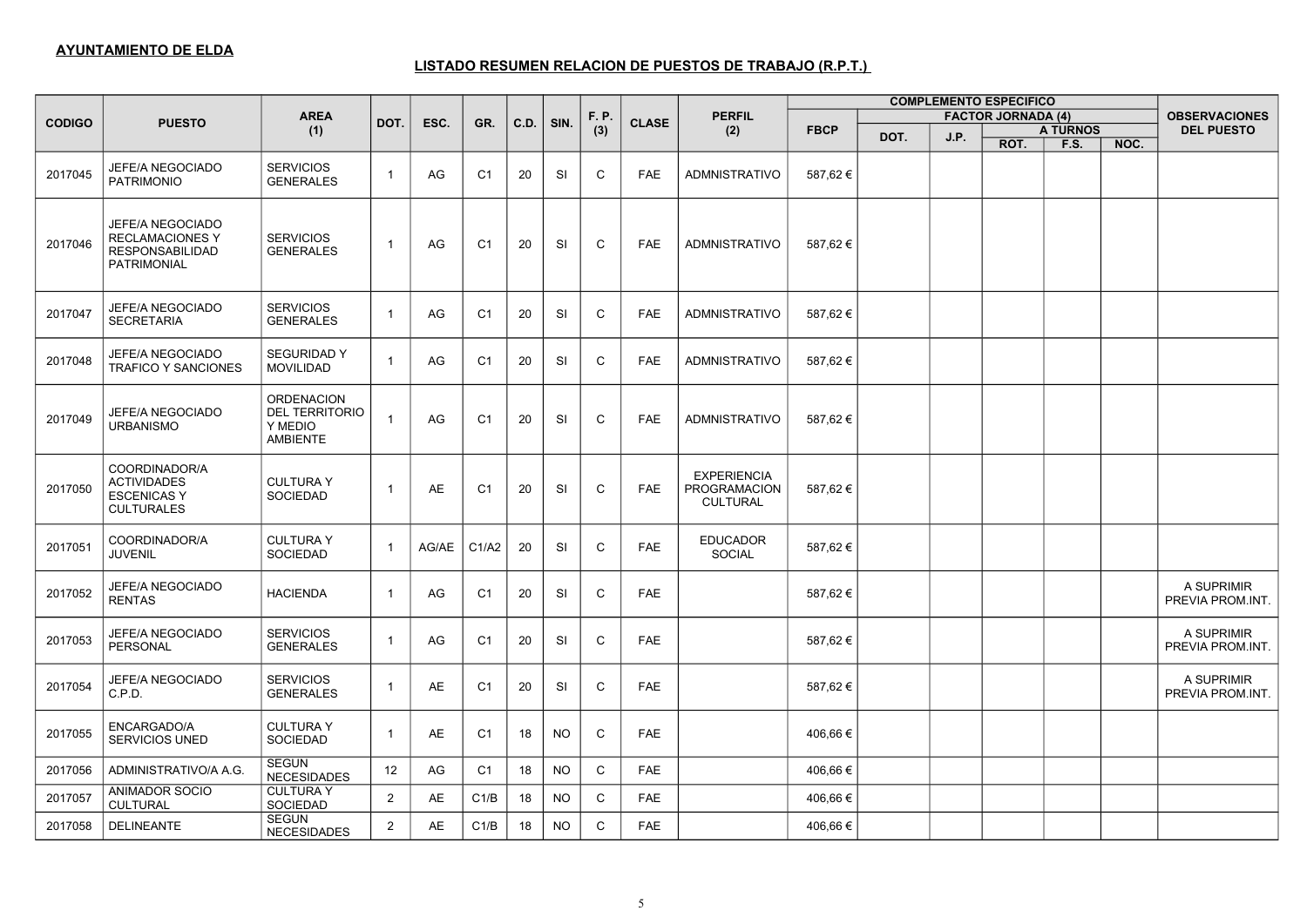|               | <b>COMPLEMENTO ESPECIFICO</b>                                                                          |                                                                          |                         |           |                |      |           |              |              |                     |             |                 |      |                           |                 |         |                                  |
|---------------|--------------------------------------------------------------------------------------------------------|--------------------------------------------------------------------------|-------------------------|-----------|----------------|------|-----------|--------------|--------------|---------------------|-------------|-----------------|------|---------------------------|-----------------|---------|----------------------------------|
| <b>CODIGO</b> | <b>PUESTO</b>                                                                                          | <b>AREA</b>                                                              | DOT.                    | ESC.      | GR.            | C.D. | SIN.      | F. P.        | <b>CLASE</b> | <b>PERFIL</b>       |             |                 |      | <b>FACTOR JORNADA (4)</b> |                 |         | <b>OBSERVACIONES</b>             |
|               |                                                                                                        | (1)                                                                      |                         |           |                |      |           | (3)          |              | (2)                 | <b>FBCP</b> | DOT.            | J.P. |                           | <b>A TURNOS</b> |         | <b>DEL PUESTO</b>                |
|               |                                                                                                        |                                                                          |                         |           |                |      |           |              |              |                     |             |                 |      | ROT.                      | F.S.            | NOC.    |                                  |
| 2017059       | <b>TECNICO AUXILIAR DE</b><br><b>BIBLIOTECAS</b>                                                       | <b>CULTURAY</b><br><b>SOCIEDAD</b>                                       | $\overline{7}$          | AE        | C <sub>1</sub> | 18   | <b>NO</b> | C            | <b>FAE</b>   |                     | 406,66 €    | 6               |      | 52,20€                    |                 |         |                                  |
| 2017060       | <b>TECNICO AUXILIAR EN</b><br><b>MEDIO AMBIENTE</b>                                                    | <b>ORDENACION</b><br><b>DEL TERRITORIO</b><br>Y MEDIO<br><b>AMBIENTE</b> | $\overline{1}$          | AE        | C <sub>1</sub> | 18   | <b>NO</b> | $\mathsf C$  | <b>FAE</b>   |                     | 406,66 €    |                 |      |                           |                 |         |                                  |
|               |                                                                                                        |                                                                          |                         |           |                |      |           |              |              |                     |             | 81 (8x6<br>MTN) |      | 90.00 €                   | 130,00€         | 68,50€  |                                  |
| 2017061       | AGENTE P.L.                                                                                            | <b>SEGURIDAD Y</b>                                                       | 106                     | AE        | C <sub>1</sub> | 18   | <b>NO</b> | C            | <b>FAE</b>   |                     | 539,20€     | 8 (8x6 MT)      |      | 135,00 €                  | 130,00 €        |         | 14 PUESTOS DE<br><b>SEGUNDA</b>  |
|               |                                                                                                        | <b>MOVILIDAD</b>                                                         |                         |           |                |      |           |              |              |                     |             | 1 (MDO.)        |      | 145.00 €                  | 37.14 €         |         | <b>ACTIVIDAD</b>                 |
|               |                                                                                                        |                                                                          |                         |           |                |      |           |              |              |                     |             | 16(5x2)         |      | 145,00 €                  |                 |         |                                  |
| 2017062       | <b>PROGRAMADOR</b>                                                                                     | <b>SERVICIOS</b><br><b>GENERALES</b>                                     | 5                       | AE        | C <sub>1</sub> | 18   | <b>NO</b> | $\mathsf C$  | <b>FAE</b>   |                     | 575,48€     |                 |      |                           |                 |         |                                  |
| 2017063       | <b>INFORMADOR/A</b><br><b>TURISTICO/A</b>                                                              | <b>CULTURAY</b><br>SOCIEDAD                                              | $\overline{1}$          | AE        | C1/C2          | 16   | <b>NO</b> | $\mathsf{C}$ | <b>FAE</b>   |                     | 231,56 €    |                 |      |                           |                 |         |                                  |
| 2017064       | ENCARGADO/A DE OMIC                                                                                    | <b>DESARROLLO</b><br><b>ECONOMICO</b><br>LOCAL                           | $\overline{1}$          | AE        | C <sub>2</sub> | 18   | <b>NO</b> | $\mathsf{C}$ | <b>FAE</b>   |                     | 498,71€     |                 |      |                           |                 |         |                                  |
| 2017065       | INSPECTOR/A<br><b>COORDINADOR</b>                                                                      | <b>MANTENIMIENTO</b><br>Y SERVICIOS                                      | $\overline{\mathbf{1}}$ | <b>AE</b> | C <sub>2</sub> | 18   | <b>NO</b> | $\mathsf{C}$ | <b>FAE</b>   | <b>INSPECTOR AE</b> | 324,47€     |                 |      |                           |                 |         |                                  |
| 2017066       | CAPATAZ GENERAL DE<br><b>SERVICIOS ESPECIALES</b>                                                      | <b>MANTENIMIENTO</b><br>Y SERVICIOS                                      | $\overline{1}$          | AE        | C <sub>2</sub> | 18   | <b>SI</b> | C            | <b>FAE</b>   | OFICIAL C2 AE       | 359,32€     |                 |      |                           |                 |         |                                  |
| 2017067       | <b>ADJUNTO</b><br><b>COORDINACION</b><br><b>ACTIVIDADES</b><br><b>ESCENICAS Y</b><br><b>CULTURALES</b> | <b>CULTURAY</b><br><b>SOCIEDAD</b>                                       | $\overline{1}$          | AG/AE     | C <sub>2</sub> | 18   | <b>SI</b> | $\mathsf{C}$ | <b>FAE</b>   | <b>AUXILIAR AG</b>  | 359,32€     |                 |      | 52,20 €                   | 130,00 €        | 37,94€  |                                  |
| 2017068       | <b>MAESTRO BRIGADA</b><br><b>ELECTRICISTAS</b>                                                         | <b>MANTENIMIENTO</b><br>Y SERVICIOS                                      | $\overline{1}$          | AE        | C <sub>2</sub> | 18   | <b>NO</b> | C            | <b>FAE</b>   |                     | 359,32€     |                 |      |                           |                 |         |                                  |
| 2017069       | <b>MAESTRO BRIGADA</b><br><b>JARDINES</b>                                                              | <b>MANTENIMIENTO</b><br>Y SERVICIOS                                      | $\overline{1}$          | AE        | C <sub>2</sub> | 18   | <b>NO</b> | C            | <b>FAE</b>   |                     | 359,32€     |                 |      |                           |                 |         |                                  |
| 2017070       | <b>MAESTRO BRIGADA</b><br><b>OBRAS Y SERVICIOS</b>                                                     | <b>MANTENIMIENTO</b><br>Y SERVICIOS                                      | $\overline{1}$          | AE        | C <sub>2</sub> | 18   | <b>NO</b> | C            | <b>FAE</b>   |                     | 359,32€     |                 |      |                           |                 |         |                                  |
| 2017071       | <b>AUXILIAR ENCARGADO</b>                                                                              | <b>HACIENDA</b>                                                          | $\overline{1}$          | AE        | C <sub>2</sub> | 18   | <b>NO</b> | $\mathsf C$  | <b>FAE</b>   |                     | 359,32€     |                 |      |                           |                 |         |                                  |
| 2017072       | OFICIAL ILUMINACION Y<br>SONIDO                                                                        | <b>CULTURAY</b><br>SOCIEDAD                                              | $\overline{1}$          | AE        | C <sub>2</sub> | 17   | NO.       | C            | <b>FAE</b>   |                     | 350,94 €    | $\overline{1}$  |      | 52,20 €                   | 130,00 €        | 37,94 € | <b>TEATRO</b><br><b>CASTELAR</b> |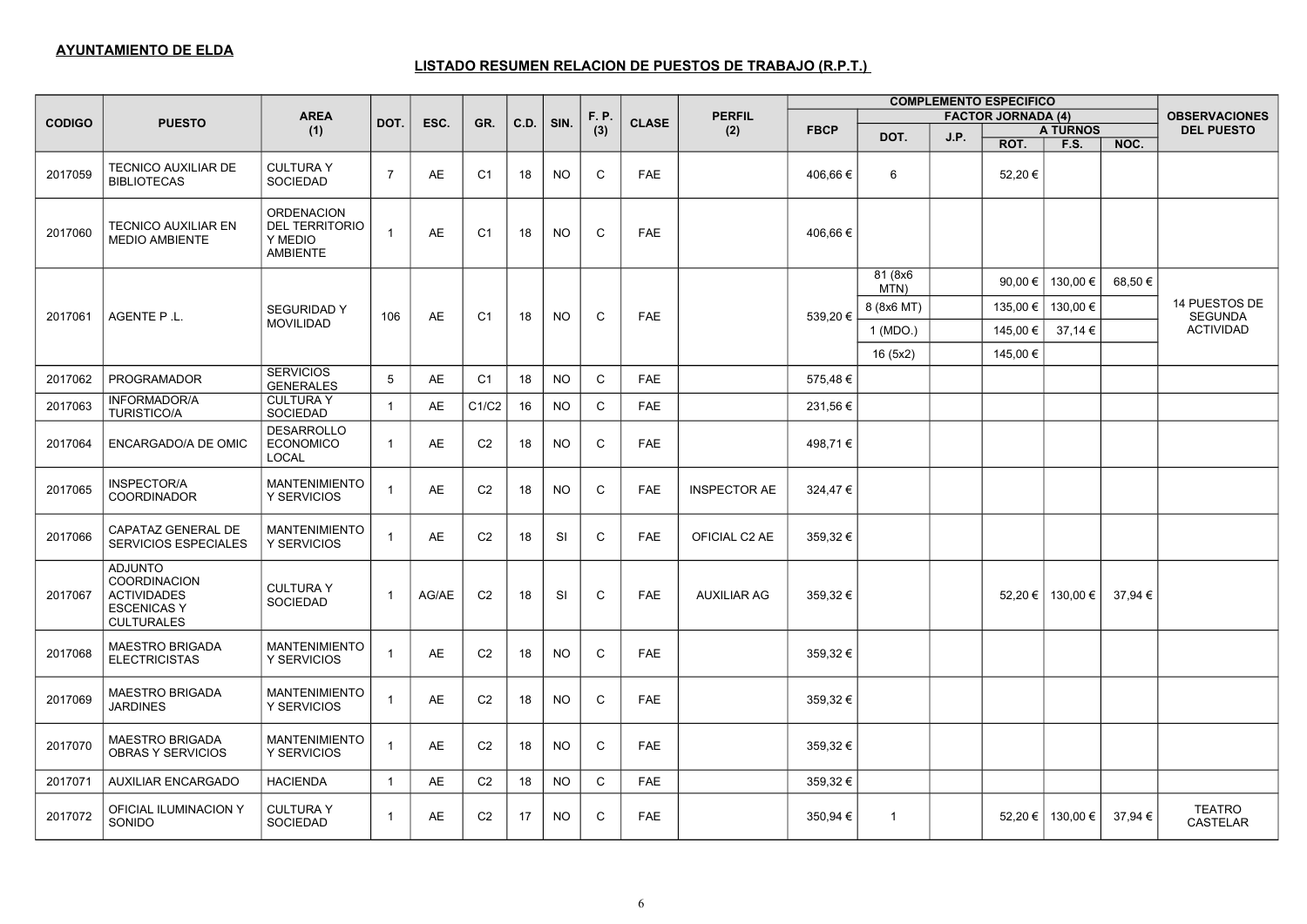|               |                                                                    |                                                                          |                |           |                |      |           |              |              |                               |             |                |        | <b>COMPLEMENTO ESPECIFICO</b> |                 |         |                                  |
|---------------|--------------------------------------------------------------------|--------------------------------------------------------------------------|----------------|-----------|----------------|------|-----------|--------------|--------------|-------------------------------|-------------|----------------|--------|-------------------------------|-----------------|---------|----------------------------------|
| <b>CODIGO</b> | <b>PUESTO</b>                                                      | <b>AREA</b>                                                              | DOT.           | ESC.      | GR.            | C.D. | SIN.      | F. P.        | <b>CLASE</b> | <b>PERFIL</b>                 |             |                |        | <b>FACTOR JORNADA (4)</b>     |                 |         | <b>OBSERVACIONES</b>             |
|               |                                                                    | (1)                                                                      |                |           |                |      |           | (3)          |              | (2)                           | <b>FBCP</b> | DOT.           | J.P.   |                               | <b>A TURNOS</b> |         | <b>DEL PUESTO</b>                |
|               |                                                                    |                                                                          |                |           |                |      |           |              |              |                               |             |                |        | ROT.                          | <b>F.S.</b>     | NOC.    |                                  |
| 2017073       | <b>TRAMOYISTA</b>                                                  | <b>CULTURA Y</b><br><b>SOCIEDAD</b>                                      | $\mathbf{1}$   | <b>AE</b> | C <sub>2</sub> | 17   | <b>NO</b> | $\mathsf C$  | <b>FAE</b>   |                               | 350,94 €    | $\overline{1}$ |        | 52,20 €                       | 130,00 €        | 37,94 € | <b>TEATRO</b><br><b>CASTELAR</b> |
| 2017074       | OFICIAL RESPONSABLE<br><b>MANTENIMIENTO</b><br><b>JARDINES</b>     | <b>MANTENIMIENTO</b><br>Y SERVICIOS                                      | $\overline{1}$ | AE        | C <sub>2</sub> | 17   | SI        | C            | <b>FAE</b>   | OFICIAL DE<br><b>JARDINES</b> | 350,94 €    |                |        |                               |                 |         |                                  |
| 2017075       | <b>INSPECTOR/A</b><br><b>ACTIVIDADES</b><br><b>CALIFICADAS</b>     | <b>ORDENACION</b><br><b>DEL TERRITORIO</b><br>Y MEDIO<br><b>AMBIENTE</b> | $\overline{2}$ | AE        | C <sub>2</sub> | 16   | <b>NO</b> | $\mathsf{C}$ | <b>FAE</b>   |                               | 316,03€     |                |        |                               |                 |         |                                  |
| 2017076       | INSPECTOR/A CONSUMO                                                | <b>DESARROLLO</b><br><b>ECONOMICO</b><br><b>LOCAL</b>                    | 2              | AE        | C <sub>2</sub> | 16   | <b>NO</b> | $\mathsf{C}$ | <b>FAE</b>   |                               | 316,03€     |                |        |                               |                 |         |                                  |
| 2017077       | <b>INSPECTOR/A OBRAS</b>                                           | <b>ORDENACION</b><br><b>DEL TERRITORIO</b><br>Y MEDIO<br><b>AMBIENTE</b> | 2              | AE        | C <sub>2</sub> | 16   | <b>NO</b> | C            | <b>FAE</b>   |                               | 316,03 €    |                |        |                               |                 |         |                                  |
| 2017078       | AUXILIAR A.G.                                                      | <b>SEGUN</b><br><b>NECESIDADES</b>                                       | 31             | AG        | C <sub>2</sub> | 16   | <b>NO</b> | $\mathsf C$  | <b>FAE</b>   |                               | 231,56€     |                |        |                               |                 |         |                                  |
| 2017078-2     | <b>AUXILIAR ATENCION</b><br><b>PUBLICO</b>                         | <b>SERVICIOS</b><br><b>GENERALES</b>                                     | 6              | AG        | C <sub>2</sub> | 16   | <b>NO</b> | C            | FAE          |                               | 300,26€     |                |        |                               |                 |         | <b>AUXILIARES</b><br>O.M.A.C.    |
| 2017079       | <b>COORDINADOR DE</b><br><b>INSTALACIONES</b><br><b>DEPORTIVAS</b> | <b>CULTURAY</b><br><b>SOCIEDAD</b>                                       | $\overline{1}$ | AE        | C <sub>2</sub> | 16   | <b>SI</b> | C            | <b>FAE</b>   | OFICIAL DE<br><b>DEPORTES</b> | 329,32€     |                | 52,20€ |                               |                 |         |                                  |
| 2017080       | ENCARGADO/A/A INST.<br><b>RECREATIVAS</b>                          | <b>CULTURA Y</b><br><b>SOCIEDAD</b>                                      | $\overline{1}$ | <b>AE</b> | C <sub>2</sub> | 16   | <b>NO</b> | C            | <b>FAE</b>   | OFICIAL C2 AE                 | 329.32 €    | $\overline{1}$ | 52.20€ |                               |                 |         | <b>JORNADA PARTIDA</b>           |
| 2017081       | <b>GESTOR/A DE</b><br><b>INCIDENCIAS DE</b><br><b>SERVICIOS</b>    | <b>MANTENIMIENTO</b><br><b>Y SERVICIOS</b>                               | $\overline{1}$ | AG/AE     | C <sub>2</sub> | 16   | <b>NO</b> | $\mathsf{C}$ | <b>FAE</b>   | OFICIAL C2 AE                 | 329,32€     |                |        |                               |                 |         |                                  |
| 2017082       | <b>CONSERJE</b><br><b>MANTENIMIENTO</b>                            | <b>CULTURAY</b><br><b>SOCIEDAD</b>                                       | $\mathbf{1}$   | AE        | C <sub>2</sub> | 15   | <b>NO</b> | $\mathsf C$  | <b>FAE</b>   |                               | 231,56 €    |                |        | 52,20 €                       | 130,00 €        | 37,94 € |                                  |
| 2017083       | <b>AUXILIAR BIBLIOTECAS</b>                                        | <b>CULTURAY</b><br><b>SOCIEDAD</b>                                       | $\overline{1}$ | AE        | C <sub>2</sub> | 14   | <b>NO</b> | $\mathsf{C}$ | <b>FAE</b>   |                               | 231,56€     | $\mathbf{1}$   | 52,20€ |                               |                 |         | <b>JORNADA PARTIDA</b>           |
| 2017084       | MONITOR EDUCACION<br><b>FISICA</b>                                 | <b>CULTURAY</b><br><b>SOCIEDAD</b>                                       | $\overline{1}$ | AE        | C <sub>2</sub> | 14   | <b>NO</b> | $\mathsf{C}$ | <b>FAE</b>   |                               | 231,56 €    |                |        |                               |                 |         |                                  |
| 2017085       | <b>MONITOR ARTES</b><br><b>MARCIALES</b>                           | <b>CULTURAY</b><br><b>SOCIEDAD</b>                                       | $\mathbf{1}$   | AE        | C <sub>2</sub> | 14   | <b>NO</b> | $\mathsf C$  | FAE          |                               | 231,56 €    |                |        |                               |                 |         |                                  |
| 2017086       | OFICIAL CONDUCTOR                                                  | <b>MANTENIMIENTO</b><br>Y SERVICIOS                                      | 5              | AE        | C <sub>2</sub> | 14   | <b>NO</b> | C            | FAE          |                               | 231,56€     |                |        |                               |                 |         | 1 PUESTO A<br><b>AMORTIZAR</b>   |
| 2017087       | CONSERJE COLEGIOS                                                  | <b>CULTURAY</b><br><b>SOCIEDAD</b>                                       | 16             | AE        | C <sub>2</sub> | 14   | NO.       | C            | <b>FAE</b>   |                               | 231,56 €    | 9              | 52,20€ |                               |                 |         | <b>JORNADA PARTIDA</b>           |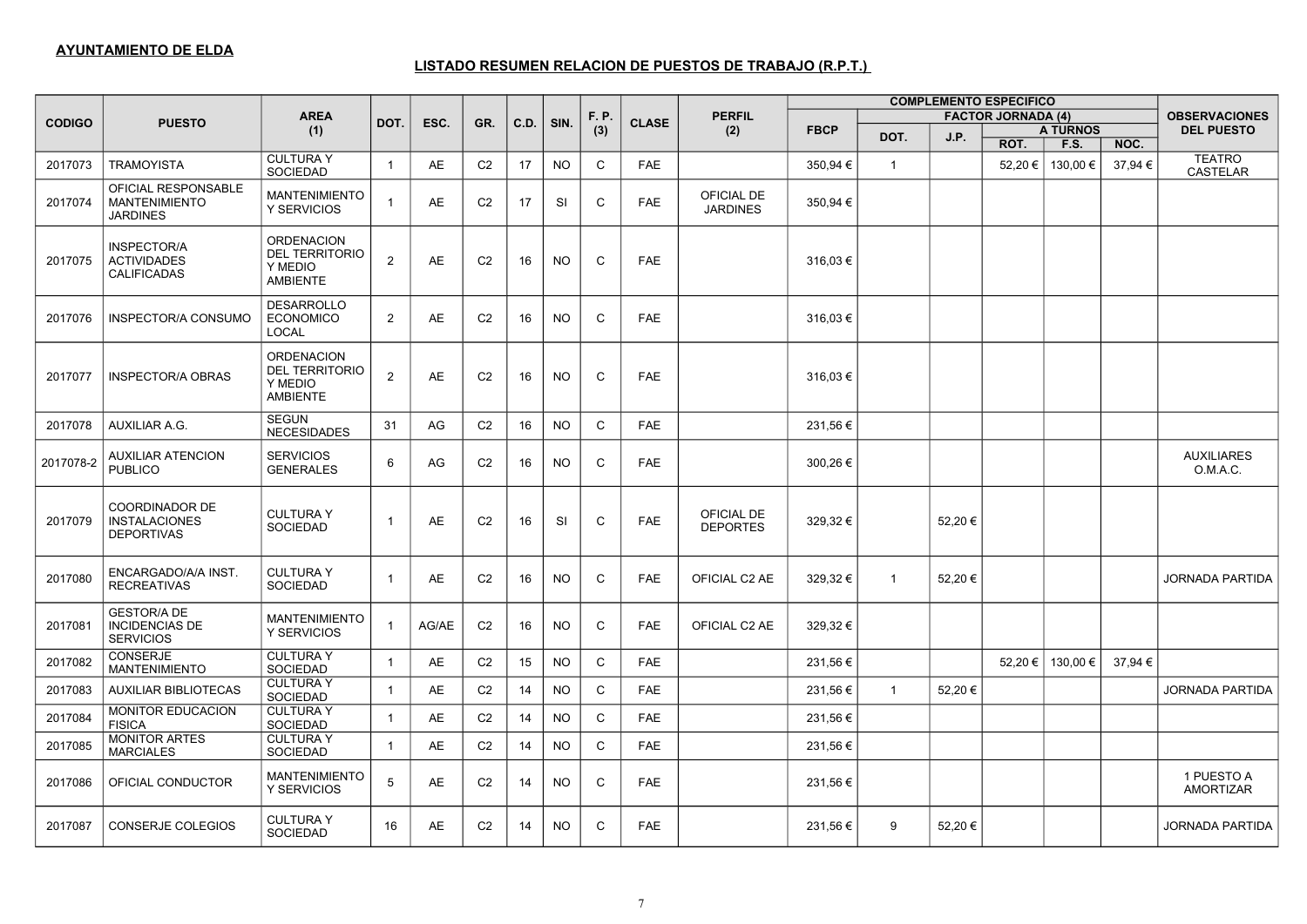| <b>COMPLEMENTO ESPECIFICO</b> |                                       |                                                |                |           |                |      |           |              |              |               |             |                |      |                           |                 |          |                                                      |
|-------------------------------|---------------------------------------|------------------------------------------------|----------------|-----------|----------------|------|-----------|--------------|--------------|---------------|-------------|----------------|------|---------------------------|-----------------|----------|------------------------------------------------------|
| <b>CODIGO</b>                 | <b>PUESTO</b>                         | <b>AREA</b>                                    | DOT.           | ESC.      | GR.            | C.D. | SIN.      | F. P.        | <b>CLASE</b> | <b>PERFIL</b> |             |                |      | <b>FACTOR JORNADA (4)</b> |                 |          | <b>OBSERVACIONES</b>                                 |
|                               |                                       | (1)                                            |                |           |                |      |           | (3)          |              | (2)           | <b>FBCP</b> | DOT.           | J.P. |                           | <b>A TURNOS</b> |          | <b>DEL PUESTO</b>                                    |
|                               |                                       |                                                |                |           |                |      |           |              |              |               |             |                |      | ROT.                      | F.S.            | NOC.     |                                                      |
| 2017088                       | CONSERJE<br><b>INSTALACIONES</b>      | <b>CULTURAY</b>                                | 9              | <b>AE</b> | C <sub>2</sub> | 14   | <b>NO</b> | C            | <b>FAE</b>   |               | 231,56€     | 8              |      | 52,20€                    |                 |          |                                                      |
|                               | <b>MUNICIPALES</b>                    | <b>SOCIEDAD</b>                                |                |           |                |      |           |              |              |               |             | $\overline{1}$ |      | 52,20 €                   | 130,00 €        | 37,94€   | <b>TEATRO</b><br><b>CASTELAR</b>                     |
| 2017089                       | OFICIAL BRIGADA<br><b>JARDINES</b>    | <b>MANTENIMIENTO</b><br>Y SERVICIOS            | 10             | AE        | C <sub>2</sub> | 14   | <b>NO</b> | $\mathsf C$  | <b>FAE</b>   |               | 231,56 €    |                |      |                           |                 |          |                                                      |
| 2017090                       | OFICIAL BRIGADA OBRAS                 | <b>MANTENIMIENTO</b><br>Y SERVICIOS            | $\overline{4}$ | AE        | C <sub>2</sub> | 14   | <b>NO</b> | C            | <b>FAE</b>   |               | 231,56€     |                |      |                           |                 |          |                                                      |
| 2017091                       | OFICIAL CEMENTERIO                    | <b>MANTENIMIENTO</b><br>Y SERVICIOS            | $\overline{2}$ | AE        | C <sub>2</sub> | 14   | <b>NO</b> | $\mathsf C$  | <b>FAE</b>   |               | 231,56€     | 2              |      | 52,20 €                   | 130,00 €        |          | <b>TURNOS</b><br>MAÑANA/TARDE Y<br><b>FIN SEMANA</b> |
| 2017092                       | OFICIAL COMETIDOS<br><b>VARIOS</b>    | <b>SEGUN</b><br><b>NECESIDADES</b>             | 5              | AE        | C <sub>2</sub> | 14   | <b>NO</b> | C            | <b>FAE</b>   |               | 231,56€     |                |      |                           |                 |          |                                                      |
| 2017093                       | OFICIAL ELECTRICISTA                  | <b>MANTENIMIENTO</b><br>Y SERVICIOS            | 6              | AE        | C <sub>2</sub> | 14   | NO.       | $\mathsf C$  | <b>FAE</b>   |               | 231,56€     |                |      |                           |                 |          |                                                      |
| 2017094                       | OFICIAL FONTANERO                     | <b>MANTENIMIENTO</b><br>Y SERVICIOS            | $\overline{1}$ | AE        | C <sub>2</sub> | 14   | NO.       | $\mathsf C$  | <b>FAE</b>   |               | 231,56 €    |                |      |                           |                 |          |                                                      |
| 2017095                       | OFICIAL MANTENIMIENTO                 | <b>CULTURAY</b><br><b>SOCIEDAD</b>             | 9              | AE        | C <sub>2</sub> | 14   | <b>NO</b> | $\mathsf{C}$ | <b>FAE</b>   |               | 231,56€     | 9              |      | 52,20 €                   | 130,00 €        | 37,94 €  | <b>TURNOS</b><br>MAÑANA/TARDE-<br>NOCHE Y FIN SEM.   |
|                               |                                       |                                                |                |           |                |      |           |              |              |               |             | 3              |      | 52,20€                    | 31,43€          | 69,56€   | <b>MERCADO</b><br><b>CENTRAL</b>                     |
| 2017096                       | OFICIAL MERCADOS                      | <b>DESARROLLO</b><br><b>ECONOMICO</b><br>LOCAL | 6              | AE        | C <sub>2</sub> | 14   | <b>NO</b> | $\mathsf{C}$ | <b>FAE</b>   |               | 231,56 €    | $\overline{2}$ |      | 52,20 €                   | 31,43 €         | 133,04 € | <b>MERCADO SAN</b><br><b>FRANCISCO</b>               |
|                               |                                       |                                                |                |           |                |      |           |              |              |               |             | $\overline{1}$ |      |                           | 31,43 €         |          | <b>MERCADILLOS</b>                                   |
| 2017097                       | OFICIAL REPROGRAFIA                   | <b>SERVICIOS</b><br><b>GENERALES</b>           | $\overline{1}$ | <b>AE</b> | C <sub>2</sub> | 14   | <b>NO</b> | $\mathsf C$  | <b>FAE</b>   |               | 297,72€     |                |      |                           |                 |          |                                                      |
| 2017098                       | <b>OPERADOR</b><br><b>INFORMATICA</b> | <b>SERVICIOS</b><br><b>GENERALES</b>           | $\overline{1}$ | AE        | C <sub>2</sub> | 14   | NO.       | C            | <b>FAE</b>   |               | 453,59€     |                |      |                           |                 |          |                                                      |
| 2017099                       | JEFE/A SUBALTERNOS                    | <b>SERVICIOS</b><br><b>GENERALES</b>           | $\overline{1}$ | AG        | E              | 14   | SI        | C            | <b>FAE</b>   |               | 196,07€     |                |      |                           |                 |          | A SUPRIMIR<br>PREVIA PROM.INT.                       |
| 2017100                       | <b>ORDENANZA</b>                      | <b>SERVICIOS</b><br><b>GENERALES</b>           | 2              | AG        | Ε              | 13   | <b>NO</b> | C            | <b>FAE</b>   |               | 172,59€     |                |      |                           |                 |          | A SUPRIMIR<br>PREVIA PROM.INT.                       |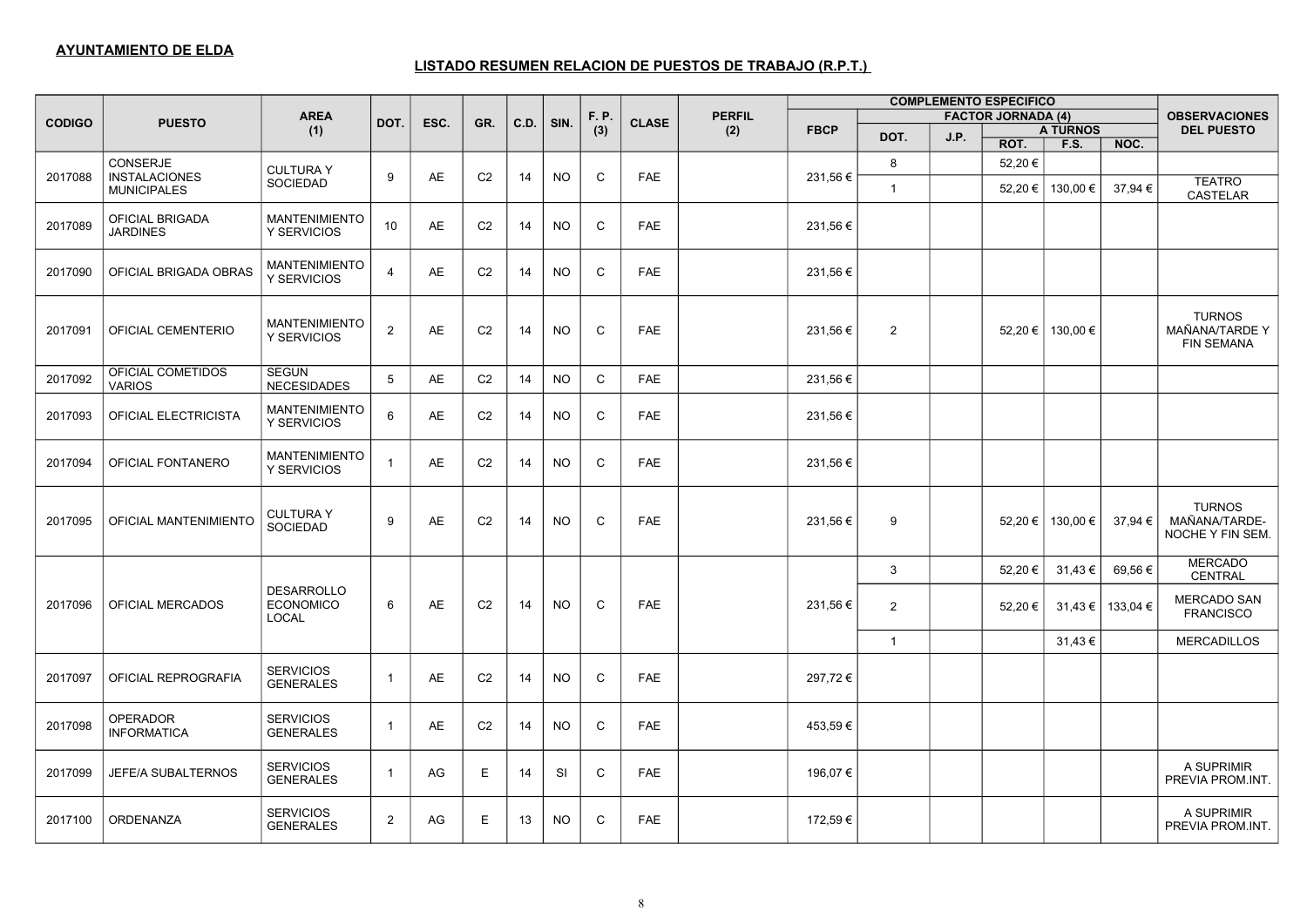#### **AYUNTAMIENTO DE ELDA**

|               |                                        |                                                |                         |           |     |      |           |       |              |               |             |                |      | <b>COMPLEMENTO ESPECIFICO</b> |                 |                  |                                                    |
|---------------|----------------------------------------|------------------------------------------------|-------------------------|-----------|-----|------|-----------|-------|--------------|---------------|-------------|----------------|------|-------------------------------|-----------------|------------------|----------------------------------------------------|
| <b>CODIGO</b> | <b>PUESTO</b>                          | <b>AREA</b>                                    | DOT.                    | ESC.      | GR. | C.D. | SIN.      | F. P. | <b>CLASE</b> | <b>PERFIL</b> |             |                |      | <b>FACTOR JORNADA (4)</b>     |                 |                  | <b>OBSERVACIONES</b>                               |
|               |                                        | (1)                                            |                         |           |     |      |           | (3)   |              | (2)           | <b>FBCP</b> | DOT.           | J.P. |                               | <b>A TURNOS</b> |                  | <b>DEL PUESTO</b>                                  |
|               |                                        |                                                |                         |           |     |      |           |       |              |               |             |                |      | ROT.                          | F.S.            | NOC.             |                                                    |
|               |                                        |                                                |                         |           |     |      |           |       |              |               |             | $\overline{2}$ |      | 52,20 €                       | 31,43€          | $69,56 \in  $    | MDO. CENTRAL - A<br><b>SUPRIMIR PREVIA</b><br>P.I. |
| 2017101       | OPERARIO/A MERCADOS                    | <b>DESARROLLO</b><br><b>ECONOMICO</b><br>LOCAL | 5                       | AE        | E   | 13   | <b>NO</b> | C     | <b>FAE</b>   |               | 172,59€     | $\overline{2}$ |      | 52,20 €                       | 44,47€          |                  | MDO. S.FCO. - A<br><b>SUPRIMIR PREVIA</b><br>P.I.  |
|               |                                        |                                                |                         |           |     |      |           |       |              |               |             | $\overline{1}$ |      |                               |                 | 31,43 € 305,20 € | <b>MTO. - A SUPRIMIR</b><br>PREVIA PROM.INT.       |
| 2017102       | LIMPIADOR/A                            | <b>MANTENIMIENTO</b><br>Y SERVICIOS            | $\overline{7}$          | AE        | E   | 13   | <b>NO</b> | C     | <b>FAE</b>   |               | 172,59€     |                |      |                               |                 |                  | 5 A<br>PROMOCIONAR + 2<br>A AMORTIZAR              |
| 2017103       | OPERARIO/A LIMPIEZA                    | <b>MANTENIMIENTO</b><br>Y SERVICIOS            | $\overline{1}$          | <b>AE</b> | E   | 13   | <b>NO</b> | C     | <b>FAE</b>   |               | 172,59€     |                |      |                               |                 |                  | A SUPRIMIR<br>PREVIA PROM.INT                      |
| 2017104       | OPERARIO/A JARDINES                    | <b>MANTENIMIENTO</b><br>Y SERVICIOS            | 3                       | AE        | Ε   | 13   | <b>NO</b> | C     | <b>FAE</b>   |               | 172,59 €    |                |      |                               |                 |                  | A SUPRIMIR<br>PREVIA PROM.INT                      |
| 2017105       | OPERARIO/A BRIGADA<br><b>OBRAS</b>     | <b>MANTENIMIENTO</b><br>Y SERVICIOS            | 5                       | <b>AE</b> | Е   | 13   | <b>NO</b> | C     | <b>FAE</b>   |               | 172,59€     |                |      |                               |                 |                  | A SUPRIMIR<br>PREVIA PROM.INT                      |
| 2017106       | OPERARIO/A<br><b>MANTENIMIENTO</b>     | <b>CULTURA Y</b><br><b>SOCIEDAD</b>            | 5                       | <b>AE</b> | Ε   | 13   | <b>NO</b> | C     | <b>FAE</b>   |               | 172,59 €    | 5              |      | 52,20 €                       | 130,00 €        | 37,94 €          | A SUPRIMIR<br>PREVIA PROM.INT                      |
| 2017107       | <b>VIGILANTE</b>                       | <b>CULTURAY</b><br><b>SOCIEDAD</b>             | $\overline{\mathbf{1}}$ | <b>AE</b> | E   | 13   | <b>NO</b> | C     | <b>FAE</b>   |               | 172,59 €    |                |      | 52,20 €                       | 130,00 €        | 37,94 €          | A SUPRIMIR<br>PREVIA PROM.INT                      |
| 2017108       | OPERARIO/A<br><b>CEMENTERIO</b>        | <b>MANTENIMIENTO</b><br>Y SERVICIOS            | $\overline{2}$          | AE        | Е   | 13   | <b>NO</b> | C     | <b>FAE</b>   |               | 172,59 €    | $\overline{2}$ |      | 52,20€                        |                 |                  | A SUPRIMIR<br>PREVIA PROM.INT.                     |
| 2017109       | OPERARIO/AS<br><b>COMETIDOS VARIOS</b> | <b>MANTENIMIENTO</b><br>Y SERVICIOS            | 3                       | <b>AE</b> | Ε   | 13   | NO.       | C     | <b>FAE</b>   |               | 172,59€     |                |      |                               |                 |                  | A SUPRIMIR<br>PREVIA PROM.INT                      |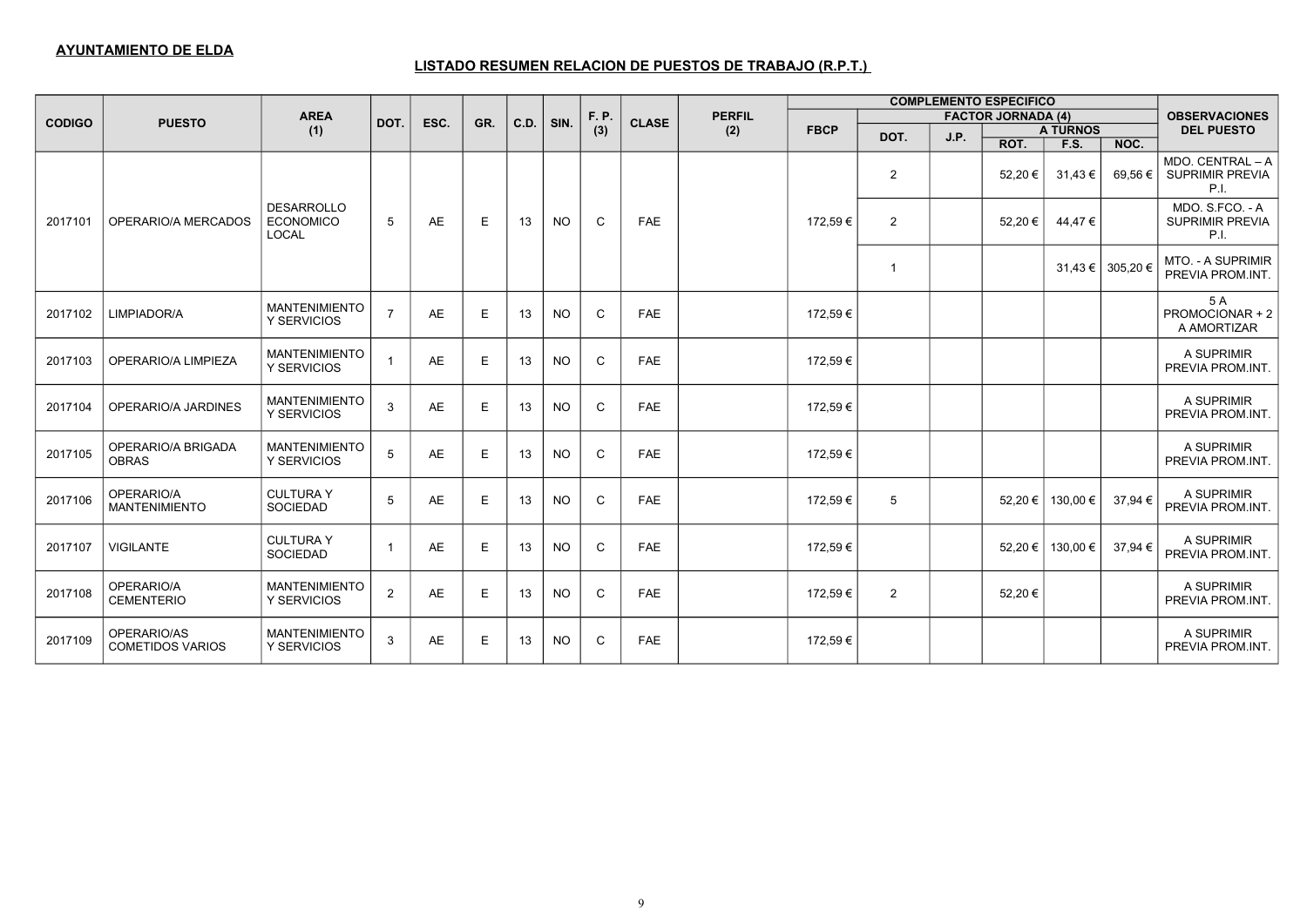**LEYENDA:**

| Siglas Significado                              |
|-------------------------------------------------|
| DOT. DOTACION                                   |
| ESC. ESCALA                                     |
| AG: ADMINISTRACION GENERAL                      |
| AE: ADMINISTRACION ESPECIAL                     |
| GR.: GRUPO / SUBGRUPO                           |
| C.D.: COMPLEMENTO DE DESTINO                    |
| SIN.: SINGULARIZACIÓN DEL PUESTO (SÍ o NO)      |
| F.P.: FORMA DE PROVISIÓN DEL PUESTO             |
| C: CONCURSO                                     |
| L: LIBRE DESIGNACIÓN                            |
| FAE: FUNCIONARIO DEL AYUNTAMIENTO DE ELDA       |
| FAL: FUNCIONARIO DE ADMINISTRACIÓN LOCAL        |
| FHE: FUNCIONARIO DE HABILITACION ESTATAL        |
| FBCP: FACTORES BASICOS DEL CONTENIDO DEL PUESTO |
| MT: TURNO MAÑANA-TARDE                          |
| MTN: TURNO MAÑANA-TARDE-NOCHE                   |
| MDO.: TURNO MERCADOS                            |
| J.P.: JORNADA PARTIDA                           |
| <b>ROT.: TURNO ROTATIVO</b>                     |
| F.S.: TURNO CON FIN DE SEMANA                   |
| NOC.: NOCTURNIDAD                               |